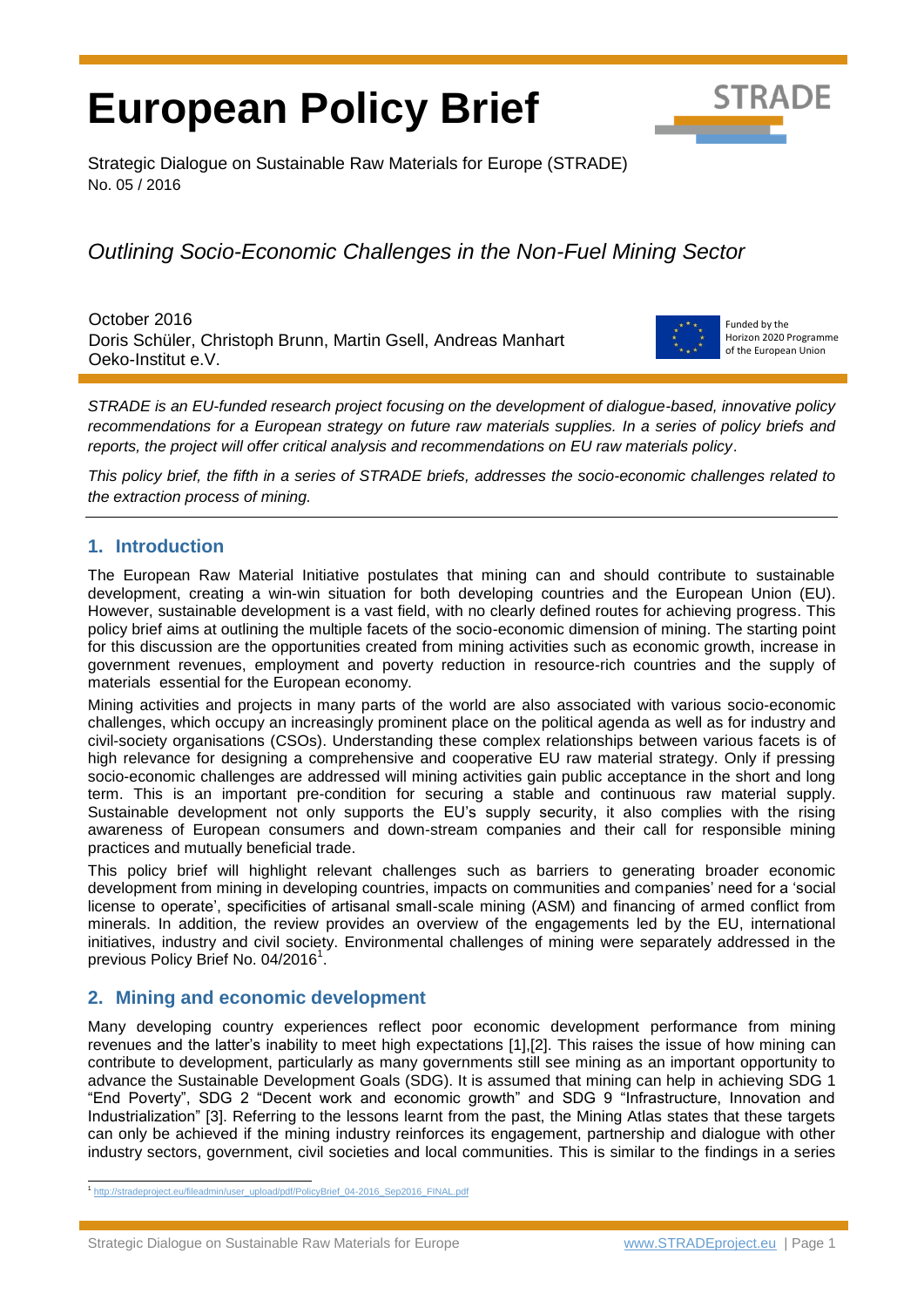of reports in 2015, prepared by the African Development Bank Group (AfDB) and the Bill and Melinda Gates Foundation (BMGF), stating that extractive industries projects have the potential to contribute to human development and boost the economy, but that this is not guaranteed [4]. The reports point out that the achievement of such development requires carefully considered government policies and practices. These considerations are particularly relevant for developing countries, where mining contributes significantly to the national GDP and national exports<sup>2</sup>.

#### 2.1. Mining contribution to economic development

The main contributions from mining towards potentially boosting economic development – job generation, public revenues, infrastructure development, technology and knowledge transfer – are briefly outlined in the next paragraphs. A more comprehensive analysis is beyond the scope of this policy brief but will be part of future STRADE policy briefs and workshops.

**Job generation:** Mining offers enhanced employment opportunities by creating direct jobs at mine sites and indirect jobs within the supply chain. A recent study from the Columbia Center on Sustainable Investments reports that induced employment, which results from mine employees spending their wages e.g. for services and food provision, is often much more important for overall employment and poverty reduction [5]. Mining regions profit from this mechanism and reduce local poverty levels whereas broad-based national job development requires efficient transmission mechanisms [6]. Following this, long-term job creation at the local and national scale must be supported by good government policy to help maximize direct, indirect and induced job generation as well as employment resulting from the spending of government mining revenues. In this context, one approach is to attempt to increase the local contribution in the supply chain ('local content'). However, assertive policies aiming to increase local content may be constrained by WTO nondiscrimination rules and can be burdensome to investment, raising production costs. In addition, there is limited evidence that countries which included quantitative local content requirements in their legislation succeeded in fully translating this concept in business practice [5]. Nevertheless, the idea is still on the agenda and new approaches for its success are discussed [7].

#### **Figure 1: The mine project life cycle with indicative activity levels [6]**



Another challenge for creating jobs is the life cycle of the mine, which has a peak demand for workers in the construction phase and a lower demand during operation, as demonstrated in Figure 1. Also, the required skills vary throughout this life cycle, and demand is filled with a non-local or foreign workforce if local workers are not skilled enough. [5] If unskilled local staff is employed, companies have to undertake significant training efforts, including ensuring that workers fully understand and comply with safety regulations. Considering the end of the life-cycle, governments and mining companies need to ensure sustainable closure plans that are developed for addressing the loss of income after a mine closure. Similar strategies

 $\overline{a}$ 2 States with mining contribution from 10-60% to the national GDP and 15% to >90% to national exports, while mining contributes less than 0.5% of the global mined mineral production value: Mauritania, Mongolia, Guinea, Sierra Leon, Botswana, Liberia, Papua New Guinea, Guyana, Zimbabwe, Mali, DRC, Eritrea, Burkina Faso, Togo, Suriname,<br>Lesotho, Lao, Ghana, Namibia, Solomon Islands. Further s Kazakhstan, Ukraine, Uzbekistan, and Australia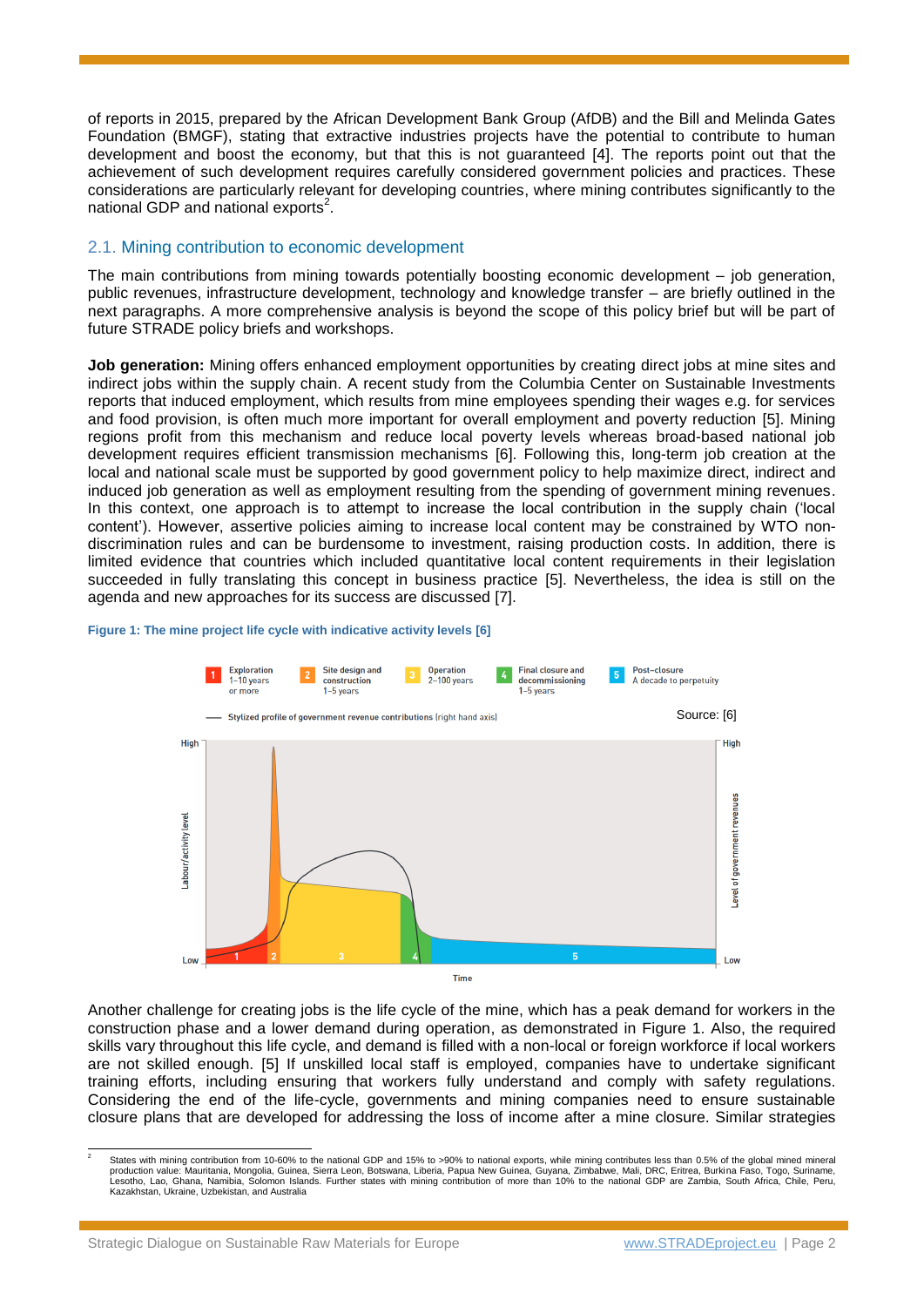are necessary for coping with commodity price downturns. Another issue is the often high expectations of local job creation, and mining companies must address the communities' disappointments if realistic numbers have not been communicated at the planning stage.

The study from the Columbia Centre on Investment on employment from mining also states that ASM can play a vital role in reducing poverty and diversifying the local economy, e.g. in Tanzania [5]. The development and operation of a large-scale mine can lead to significant losses of ASM jobs, which are generally not offset by increased employment in large-scale mining. On the other hand, ASM is often associated with negative environmental and social aspects, which are described in Chapter [3.2.](#page-4-0)

**Infrastructure development:** In developing countries, mining companies often finance the necessary infrastructure, such as new transport facilities and electrical and sanitation infrastructure. This contributes to SDG 9 "Infrastructure, Innovation and Industrialization" if the construction and maintenance activities support local development by job creation, skill development or local procurement. Another benefit arises from shared infrastructure solutions, which are gaining popularity. Here, companies and governments share funding responsibilities and/or usage rights [3] in order to generate positive effects on local employment and income from third party access to new or better infrastructure. A successful implementation of these approaches requires cooperative company engagement as well as good strategic planning on the part of local and national authorities, which must have sufficient governance capacities. In this context, the African Mining Vision (AMV) developed the concept of integrated multi-state development corridors where different instruments, e.g. training and mentoring of local SMEs, shall build economic linkages [8]. However, there is little evidence of successful implementation up to now.

**Technology and knowledge transfer:** With reference to the SDG 4 "Education", SDG 9 "Infrastructure, Innovation and Industrialization" and SDG 17 "Partnerships for Goals", mining companies can contribute directly to improved education facilities. This is achieved through training programs for the current and future mining workforce, with employees gaining skills that may be useful outside the mining industry. More significantly, mining revenues can be used for the education sector ranging from primary to academic and technical training programs.

The technology transfer that takes place during the mining life cycle accompanies job creation, and infrastructure development is not limited to mining technologies but includes broader knowledge transfer in fields such as energy technology, electricity supply, ICT, mechanical engineering and environmental protection systems. In addition, management skills, business know-how, administration know-how and legal expertise are transferred when implementing mining activities. The implementation of governance capacity building and the development of mining legislation can also potentially benefit other economic sectors. Further, important from a developing country perspective, geological mapping and exploration data can be improved.

**Public revenues:** In a large number of resource-rich developing countries, the revenues from royalties, taxes, licences and fees paid by the extractive industry constitute a major source of state revenue. As long as commodity prices are high, these revenues provide valuable opportunities for governments to finance a wide variety of activities, e.g. social protection, health and education services, infrastructure and development programs. The challenge, however, is to channel these revenues toward a long-term broadbased growth path, which can continue when commodity prices are low or the mine closes. The recent study from AfDB and BMGF points out that the right balance of direct spending on social, health and education issues, infrastructure investments and savings, e.g. in sovereign wealth funds, is important and must be carefully considered [9]. In order to maximise the benefit to human development they also stress the need for effective, transparent and accountable use of the revenues.

#### 2.2. Barriers to economic development

History shows that many resource-rich developing countries have not succeeded in exploiting the abovedescribed promising opportunities from mining, resulting in a rather small to non-existent development impact, accompanied by weak growth rates and under-development [1],[2]. There are only a few mineralproducing countries which are described as positive examples, e.g. Botswana, Chile and Malaysia. Past failures have resulted in intense debates on the cause of the mismatch of potentially large opportunities and poor outcomes in the struggle over poverty. Particularly, the idea of a 'resource curse' is contrarily discussed [2],[10],[11]. The term 'resource curse' refers to the paradox that resource-rich countries, particularly those with minerals and fuels, appear to have lower economic growth, less democracy, and worse development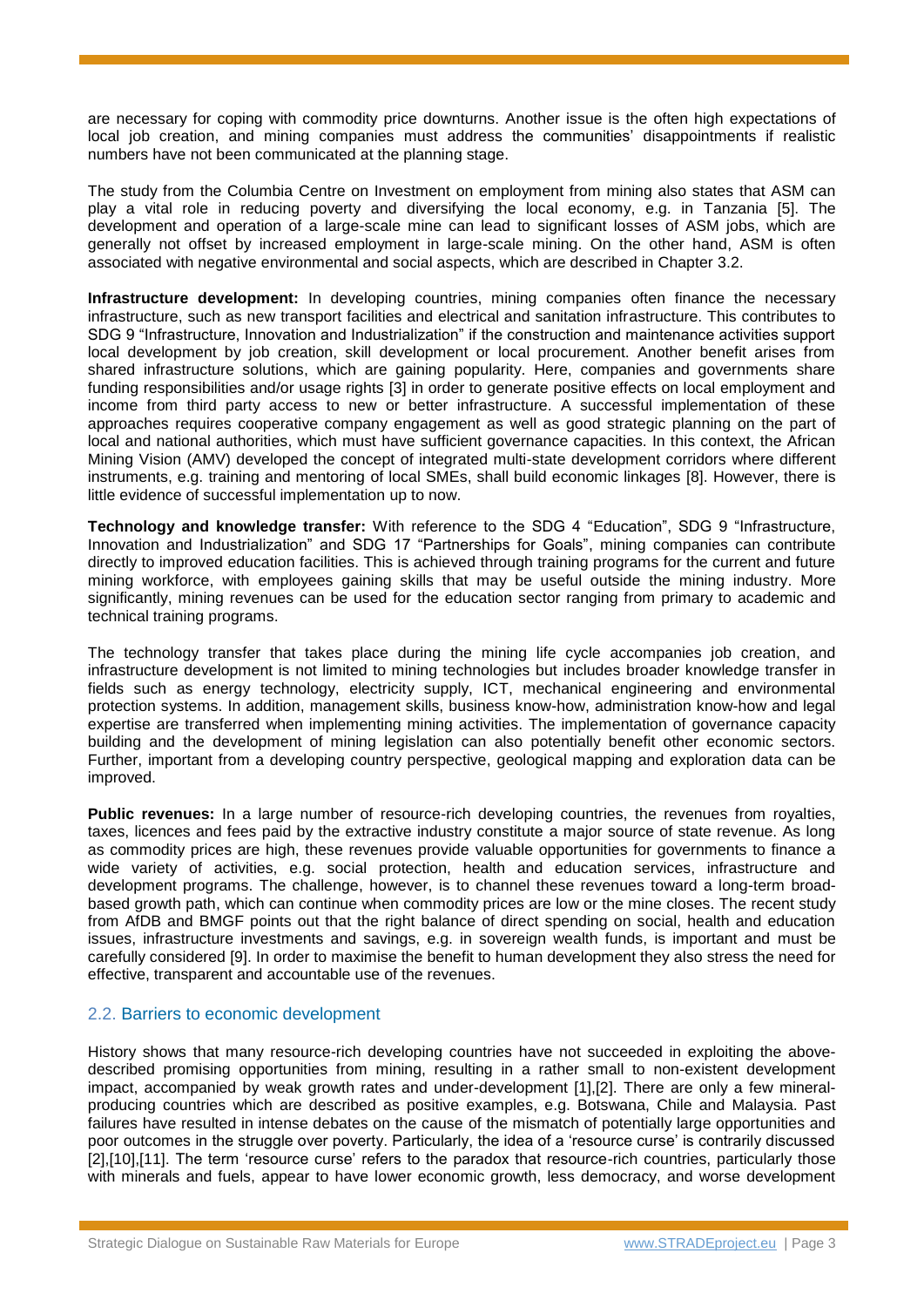outcomes than countries with fewer natural resources. There is no clear empirical evidence on a general relationship between natural resource exploitation and poor economic development. The question remains as to what the main factors of the past failures have been, and how they can be avoided in the future to succeed in diversifying and boosting the local economy.

One risk for less developed resource-rich states is the so-called "Dutch Disease". It occurs when a national resource boom leads to a real exchange rate appreciation, which negatively impacts the competitiveness of other sectors (e.g. agriculture, manufacturing or construction) that are exposed to international competition [5]. In the long run de-industrialisation in these sectors may occur, leaving an economy heavily dependent on the resource sector. Another serious risk comes from highly volatile commodity prices leading, in countries with an undiversified economy, to erratic revenue changes, which again make long-term engagements to diversify the economy unavailable.

On the political level the resource curse has been connected to weakened governance institutions by rentseeking behaviour of political and economic elites, who misuse windfall revenues for their own priorities. Corruption and weakened accountability of political decision-makers may result in reinforcement of authoritarian regimes, ethnical tensions and armed conflicts. The societal level of the resource curse is demonstrated by increasing inequality, poor social infrastructure, under-development and poverty. [2]

The literature on this topic does not agree on one dominant driving force behind the resource curse. Rather, it emphasizes the complexity of factors that keep resource-abundant countries from successful development. The Royal Institute for International Affairs' (London), paper "The Resource Curse Revisited", points out that the extractives-led growth agenda followed by diverse actors such as the World Bank, UNDP, the Natural Resource Governance Institute and the African Progress Panel see comprehensive good governance as one key factor for success [10]. This includes many aspects such as optimum contractual terms, revenue transparency, institution building, spending revenues on long-term public infrastructure, use of stabilisation funds, local capacity building, increasing accountability and democratic participation, minimising environmental and negative socio-environmental impacts and strengthening linkages between extractive industries and the local economy. This is a huge task, and the authors postulate that this transformation process needs sufficient time, not only for the public sector but also for the private sector which must develop the capacity and capabilities necessary to utilise development opportunities for the rest of the economy.

## **3. Selected challenges and hotspots**

Four issues in the next sections cover selected hotspots for mineral mining: Local communities and the social license to operate (SLO), artisanal mining, conflict minerals and human rights, and fair trade schemes.

#### 3.1. Local communities and the social license to operate

Local communities are heavily impacted by mining activities. They profit from the jobs created, leading to poverty reduction. However, the extent of job creation may be lower than expectations if the overall and sustained job creation effect is overestimated or bad governance and corruption hinder local economic diversification. The allocation of jobs within the local population and the employment of higher-skilled migrants may further lead to conflicts.

Many communities experience massive negative social and environmental impacts from mining, particularly if weak states provide no adequate regulation and control and companies do not utilise responsible mining practices. Important topics, particularly in LSM, include resettlements, forced evictions and the loss of livelihood, resulting from the absence of local communities' participation and remediation. These are particularly relevant for indigenous communities when they lead to the denial of their right of selfdetermination and damage of their cultural heritage. In addition, many indigenous communities are more vulnerable to negative impacts from immigration and diseases that may be introduced subsequently.

Further pressing topics are negative health and safety impacts from both LSM and ASM, if mining sites are not managed properly and regulations fail. The environmental impacts such as water contamination, loss of agricultural land and air pollution are outlined in the previous Policy Brief No. 4/2016. Nevertheless, these cannot be separated from their impacts on human health and livelihoods. Besides continuous impacts, which can be immense by themselves, large accidents such as tailing dam bursts can lead to catastrophic impacts and destroy local livelihoods.

Poor working conditions are also of concern and may contribute to communities' rejection of mining activities. Relevant issues include low wages, lack of social security, low or non-existent health standards and the refusal to honour basic labour rights. Fatal accidents with heavy machinery, shaft and slope collapses and water invasions are serious safety issues and call for well-functioning regulation.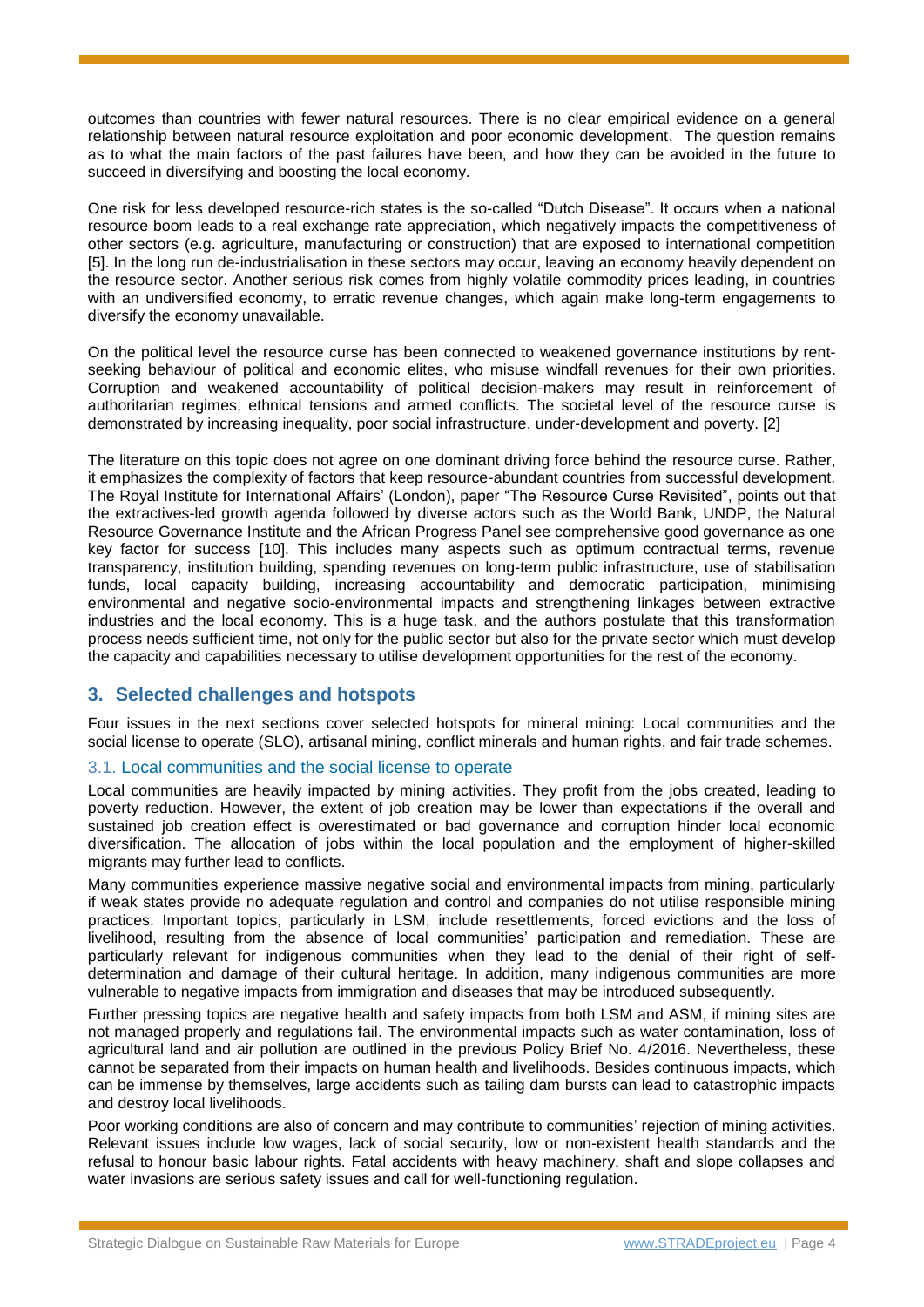The foregoing paragraphs briefly mention the most crucial issues but do not cover the whole spectrum of communities' challenges. Instead, a general overview on all socio-economic impacts from mining is given in table 1 at the end of the document. In addition, Chapter [3.2](#page-4-0) on ASM-specific issues considers in more detail the impact on local communities from ASM.

The social license to operate (SLO) refers to the level of acceptance and approval by local communities and stakeholders of companies' mining activities. It is based on the idea that mining companies need "social permission" as well as government permission for their mining operations. Figures 2 and 3 show that miningcommunity conflicts have been reported in all continents and that reported cases increased in the last decade<sup>3</sup>. There is no clear evidence if the absolute number of conflicts increased; rising awareness of local communities about their rights, together with the rapid growth in access to global communication systems has encouraged communities to fight for a comprehensive consideration of their values, interests and livelihoods. As a consequence, SLO tops mining companies' agendas as an approach for addressing the widespread poor reputation of mining companies, and local communities' rejection of new mining projects.







Against this background it is congruent that a recent Ernst & Young study highlighting the top ten business risks ranked the issue of SLO in fifth place [13]. Industry initiatives, such as the International Council on Metals and Mining (ICMM) and the Canadian 'Towards Sustainable Mining' programme (TSM), have developed a set of guidelines, e.g. on land acquisition and resettlement, community development, stakeholder engagement, strengthening community relations, integrating human rights due diligence into corporate risk management processes and crisis management and communications planning. Politicians are also very aware of this topic. For example, during the recent DG Growth Raw Material Diplomacy Event in Brussels in June 2016, this topic was widely considered in presentations and discussions.

#### <span id="page-4-0"></span>3.2. Specific socio-economic challenges in artisanal mining

Artisanal small-scale mining (ASM) is an often informal and sometimes illegal type of mining. Individuals or groups work in a mining zone and mainly extract high value, easily transportable and marketable raw materials that can be extracted with a low level of mechanisation (e.g. tantalum-ores, tin-ores and gold). They may also extract bulk minerals such as iron ore, and non-metallic minerals such as construction stone (e.g. India, China). ASM mainly occurs in emerging and developing countries, where poverty is widespread and an abundant workforce is available. In a large number of cases, ASM operates outside any regulatory regime as state institutions are commonly weak, although several highly-regulated states such as Ethiopia also have considerable ASM sectors. While informal ASM characteristically operates within small-scale organisational structures, ASM can also be highly formalised, including labour unions or providing social services and infrastructure (e.g. cooperatives in Ethiopia [14]). Frequently, ASM activities are also linked to a larger mining area and co-exist with LSM.

The metals gold, tantalum, tin and cobalt are in particular mined by ASM, with estimated shares of global production between 15% and 30% [15]. There are also relevant volumes of gemstones mined by ASM. Currently, up to 30 million workers and their families depend on ASM as a source of income [16]. In areas where traditional livelihoods such as livestock farming or agriculture are diminishing (e.g. due to droughts or land conflicts also ignited by mining activities as in Mongolia [17]), ASM often offers an essential basis of existence. Estimates from 2009 assume that in Mongolia, two South American and six African countries more than 10% of the population depends on ASM [18].

 $\overline{a}$ 3 The documented incidents encompass conflict in cases where escalation of tension has led to active public protest and/or physical violence, sometimes leading to harm and in the extreme, death.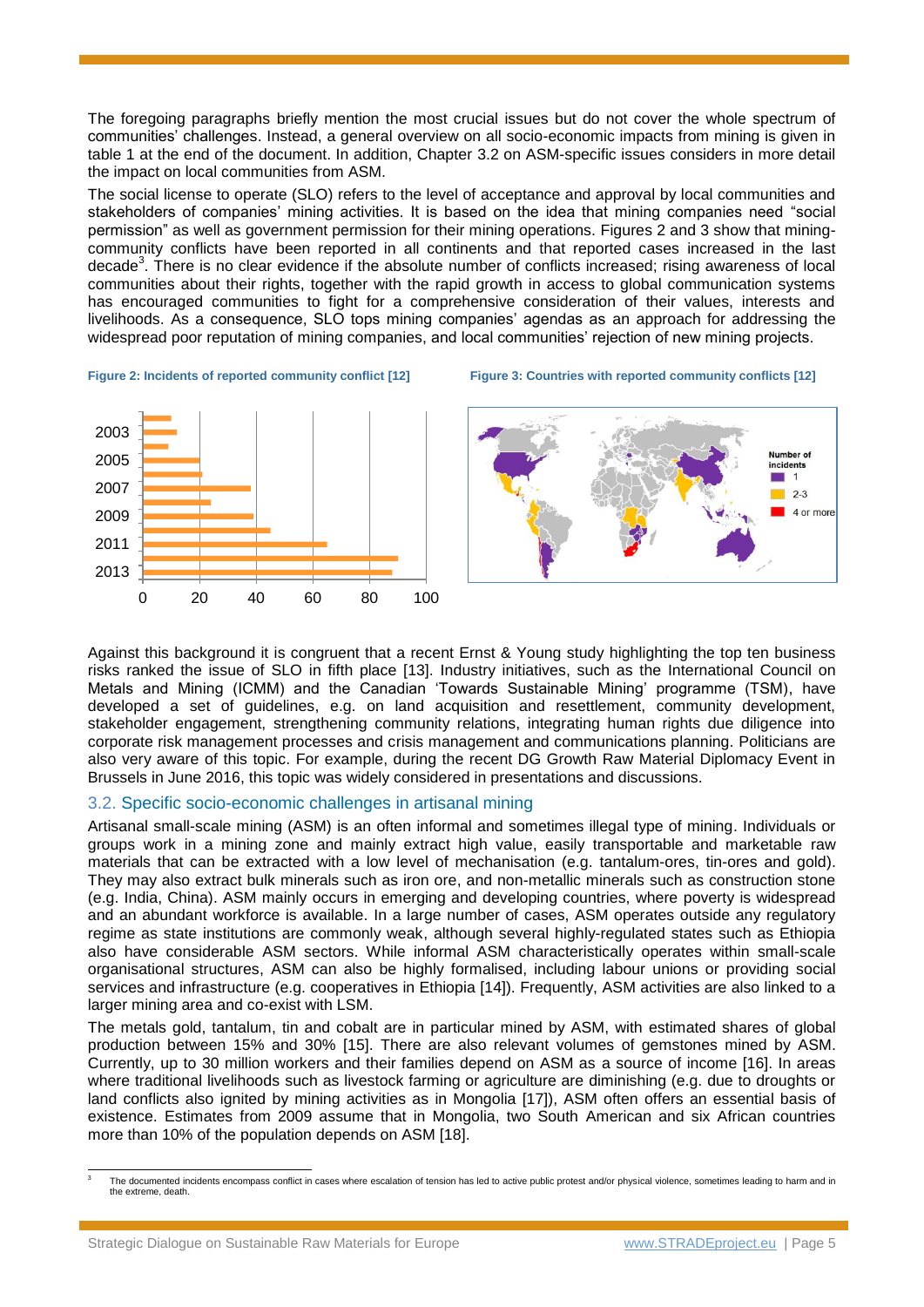Some socio-economic challenges particularly apply to ASM [18],[19],[20]:

- Low *income:* The incomes of miners are usually low due to limited market access and monopolistic middleman structures.
- **Child labour:** Less regulated and controlled environments are highly vulnerable to structures inducing the worst forms of child labour as defined by the International Labour Organization (ILO-convention No. 182) [21]. Therefore, child labour in mining is mainly related to ASM. Other risks related to basic rights, such as workplace health and safety or loss of livelihood, affect both child workers and adult workers. However, children in the same situations experience higher risks of severe physical harm. Child labour in mines often implies a lack of basic education and loss of capabilities for personal development.
- Workplace health and safety: Working conditions are in most cases concerning and associated with high risks due to low precautionary security measures against shaft collapses, hanging wall collapse and flooded tunnels. In addition, sufficient safety equipment and expertise in handling hazardous and toxic substances are lacking. Severe hotspots are the use of mercury in ASM gold mining and the associated radioactive substances in 3T-ores and cobalt ores.
- **Organised crime and armed conflicts:** The mainly informal and often illegal ASM sector is often conducted in environments without full government control. In addition, many ASM workers are migrants and have no stable social environment in the areas they work in. Thus, the sector is especially vulnerable to high crime rates and other illegal practices, such as money laundering and the financing of illegally armed groups. In addition, illegal mining activities with the lowest wages endanger the profitability of legal mining activities. [20]

#### <span id="page-5-0"></span>3.3. Conflicts and natural resources

A major human rights problem is the inter-link between mineral extraction and violent conflicts. Although most scholars agree that violent conflicts usually result from a combination of various factors, it is widely established that natural resources can be one such factor. Of the most prominent causality between resources and conflict, is when mining revenues are used to finance armed conflicts and perpetuate the fighting. For example, commodities such as diamonds and tantalum ores have been used for financing armed groups, particularly in Angola and Sierra Leone in the 1990s and until 2002, and in the DR Congo after 2000. Other links between resources and conflict also need to be taken into account; especially when conflicts are fuelled by a perception of unfairness, e.g. the perceived unfair distribution of mining revenues, environmental destruction, poor working condition or forced evictions. In many cases, such resource linked conflicts are interlinked with secession-conflicts such as in the Papua region in Indonesian or are closely linked to other issues of identity, e.g. [ethnicity,](https://en.wikipedia.org/wiki/Ethnicity) [religion](https://en.wikipedia.org/wiki/Religion) or [social class.](https://en.wikipedia.org/wiki/Social_class) In addition, conflicts over mining profits also motivate armed confrontations.

The term 'conflict minerals' is widely used to describe the nexus between mineral extraction and trade in the eastern Democratic Republic of Congo (DR Congo), and the ongoing conflict and instability in the region. The situation started around the year 2000 when – in the midst of the so-called Second Congo War, with five million deaths – armed groups in the eastern DR Congo began to fund their operations by extracting and trading locally available minerals, most notably gold, tin, tantalum and tungsten-ores.

An NGO study found that armed groups earned an estimated \$185 million from the so-called conflict minerals also known as 3TGs (tin, tungsten, tantalum, gold) in 2008 [22]. This led to different mandatory and voluntary initiatives, with the target to stop the financing of armed conflicts from mining revenues in this area. In 2010, the US Dodd-Frank Act 1502 was passed. It came into force in 2014 and requires US-stock-listed companies to report their use of conflict minerals from the DR Congo or bordering countries. A similar intention is followed by the *OECD Due Diligence Guidance for Responsible Supply Chains of Minerals from Conflict-Affected and High-Risk Areas* [23] and in 2016 a framework for a future EU regulation on trade in tin, tungsten, tantalum and gold was agreed upon.

The upcoming EU conflict minerals framework will involve (i) a mandatory certification system for importers, smelters and refiners; and (ii) voluntary reporting on sourcing practices by bigger EU manufacturers and sellers. The draft regulation recognises that funding of armed conflicts from mineral extraction revenue is not limited to DR Congo and adjoining countries and must be addressed with a global scope. It defines 'conflictaffected and high-risk areas' as areas in a state of armed conflict, fragile post-conflict as well as areas witnessing weak or non-existent governance and security, such as failed states, and widespread and systematic violations of international law, including human rights abuses.

The impacts of these legal and voluntary initiatives are contrarily discussed [15],[22],[24],[25]. Proponents state that the Dodd Frack Act has led to significant improvements in the transparency of corporate supply chains and to a significant reduction in the number of 3T conflict mines in eastern Congo. In addition, the measures caused pronounced price drops for non-certified minerals in the African Great Lakes region, which is an indication that it became increasingly difficult to use 3TGs as source of rebel funding.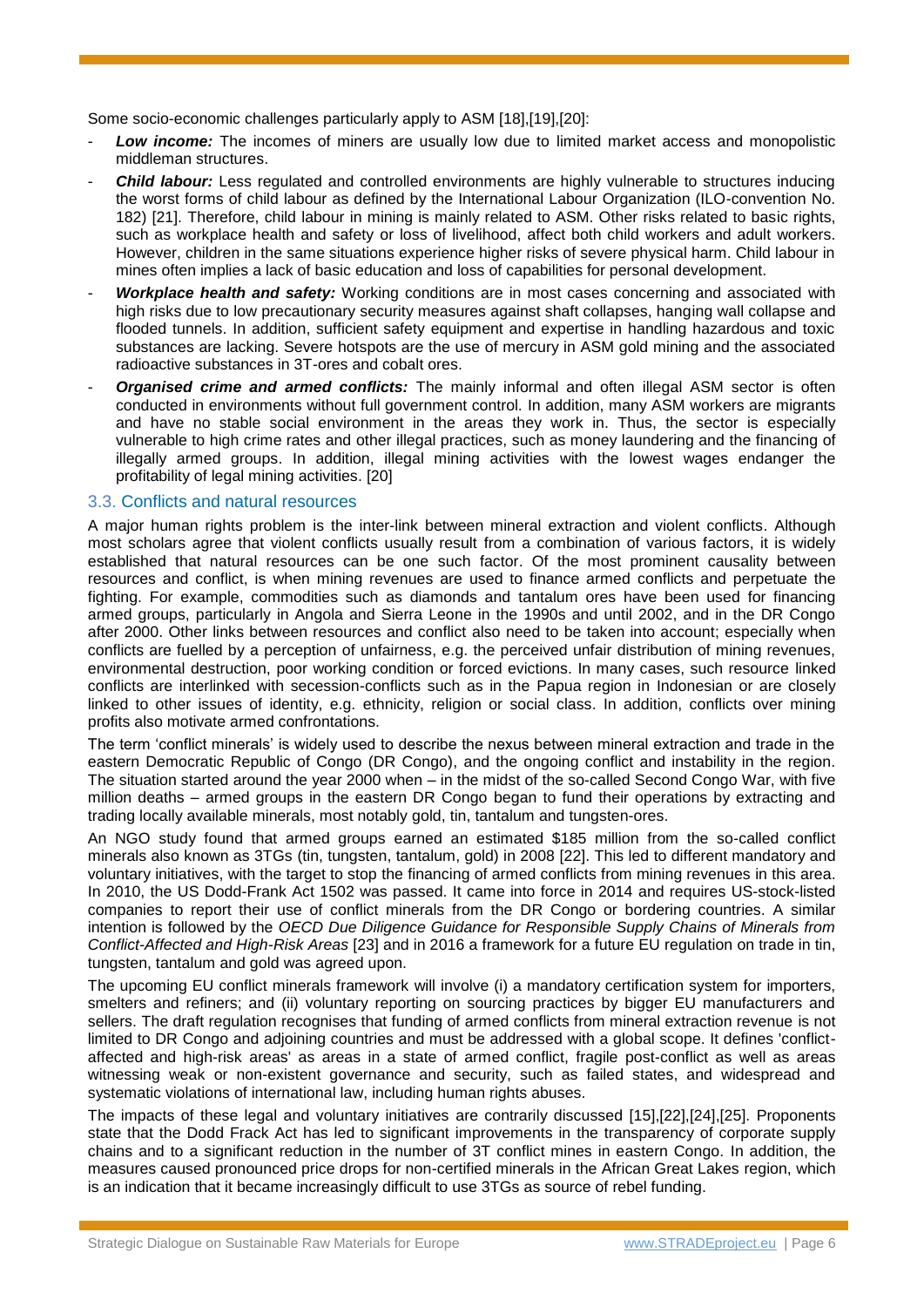Critics, however, point out that many artisanal and small mines were forced to close, as they could not afford the extra costs of due diligence or could not be certified due to the illegal nature of their operations. In addition, it was observed that gold mining and trading was not as strongly affected by the initiatives as the 3Ts, mostly because of high world market prices and the comparably easy transport and marketability of gold, e.g. by smuggling via neighbouring countries. It is also thought that the decision by some international companies to avoid sourcing any commodity from the Great Lakes Region, to avoid negative publicity, may have also contributed to income losses in the DR Congo.

Critics further argue that the reduction of conflict minerals stems from other political and economic developments than from the Dodd Franck Act, and militias have simply shifted revenue sources from ore to drugs, timber and charcoal. Therefore, no significant improvement in the security situation has occurred.

This debate demonstrates the highly complex local interrelationship between mining and socio-economic and political processes, and points out the limitations of certification and due diligence schemes. Their potentially negative side-effects must be carefully considered, attentively monitored and accompanied by positive contributions to local development and active dialogues. Such an approach is taken by the recently launched European Partnership for Responsible Mines (EPRM)<sup>4</sup>, which claims that 'legislation alone will not enable us to directly improve the situation of miners in conflict areas'. On this foundation, EPRM is designed as a multistakeholder European public-private partnership, aiming at complementing responsible sourcing of conflict minerals with support of ASM workers and local communities.

#### 3.4. Mining and human rights

Considering the full codification of human rights<sup>5</sup> accepted by the international community [26], many of the mining-related negative impacts mentioned in this document are linked to human rights concern, at least the grave cases where the lives and wellbeing of individuals and groups are threatened. A recent comprehensive study on Human Rights Risks in Mining commissioned by the German Geological Survey maps the most relevant human rights risks in LSM and ASM. These risks mainly relate to the infringement of rights under the following categories; 'indigenous peoples', 'land', 'environment', 'labour', 'conflict' and 'corruption' [19].

It concludes that in LSM, the most salient human right risks relate to land (mainly relocation and eviction) and to environmental impacts from area clearing measures and contamination (mainly from mining waste and tailings storage). They can massively affect local, particularly indigenous, communities.

In the ASM sector, labour-related human rights problems are prominent, e.g. child labour, bad working conditions, mercury contamination and environmental destruction from mining operation.

Most large mining companies are highly aware of the importance of corporate responsibility to respect human rights. For example, industry initiatives, such the International Council on Metals and Mining (ICMM) and the Canadian 'Towards Sustainable Mining' programme (TSM), include respect of human rights in their principles. The ICMM has developed comprehensive guidelines to assess, prevent, mitigate and remediate adverse impacts on human rights [27].

#### 3.5. Fair trade schemes

The idea of 'fair trade' aims at a fair distribution of risks, benefits and costs. This topic is highly relevant for the extractive sector, particularly if resource-rich developing countries carry all the environmental, health and safety risks and yet don't succeed in generating greater benefit from mining. Raw-material importing industrialized countries carry none of these risks but strongly benefit from the raw materials use for their consumption and their extensive industrial activities. This unequal distribution of risks and benefits calls for a higher net-benefit for developing countries. This issue is closely related to the question how mining can boost sustainable development. It is also relevant for the SLO, which requires communities' perception of an adequate overall net-benefit and a fair distribution of chances and risks.

The basic question on how mining can contribute to sustainable development means a conceptual shift away from a singular analysis and mitigation of impacts to a more comprehensive analysis and encouragement of contribution. A key issue requiring attention in emerging economies is not only the unequal risk sharing of resource-rich countries and resource-importing countries but also unequal sharing of benefit and risks within mining countries' population where benefits (such as employment, training and health care) may accrue largely to men and the local elite while most risks (such as family and social disruption, increased

 $\overline{a}$ Members are: EC, foreign & Commonwealth Office, Ministry of Foreign Affiars of the Netherlands, intel, Philips, Solidaridad, cfsi., IPIS. http://www.resolv.org/site-

ppa/files/2016/06/joint-press-statement-EPRM\_def-version.pdf<br>Convention for the Protection of All Persons from Enforced Disappearance (CPED), Convention on the Rights of Persons with Disabilities (CRPD), International Conv the Protection of the Rights of All Migrant Workers and Members of Their Families (ICRMW), Convention on the Rights of the Child (CRC), Convention Against Torture (CAT), Convention on the Elimination of All Forms of Discrimination against Women (CEDAW), International Covenant on Economic, Social and Cultural Rights (ICESCR),<br>International Covenant on Civil and Political Rights (ICCPR), Int Human Rights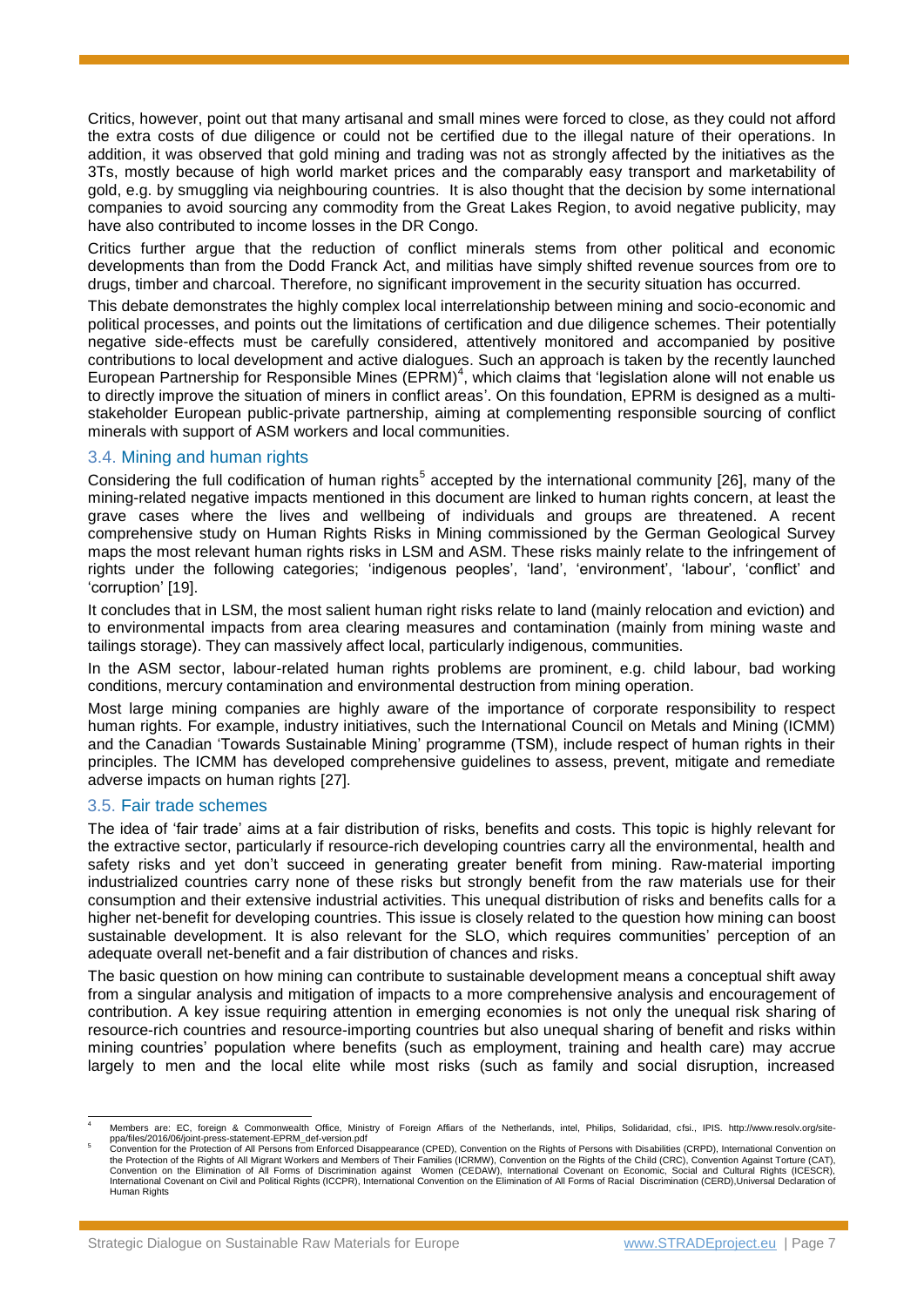prostitution, loss of gardens for subsistence agriculture, pollution, and water losses) fall on the poorer women, the less advantaged, and the families they care for [28].

The 2015 EU trade strategy *Trade for All* promotes fair and ethical trade schemes and reflects European consumers' concerns about social and environmental conditions in global production sites; it increasingly scrutinizes the effects of Free Trade Agreements (FTAs) on other countries, notably developing countries. Thus, *Trade for All* aims to use the existing structure for implementing FTAs to promote fair trade and other sustainability assurance schemes. [29]

## **4. Engagement from EU, international initiatives, industry and civil society**

In 2016, following a long and controversial discussion, the EU responded to the debate on conflict minerals and the US Dodd Franck Act 1502 by agreeing on a framework for future EU regulation addressing trade in tin, tungsten, tantalum (including their ores) and gold (see chapter [3.3\)](#page-5-0). The EU's response to corruption, patronage systems and misuse of public mining revenue, is the European Transparency Directive Amending Directive (Directive 2013/50/EU). It complements the global Extractive Industries Transparency Initiative (EITI), a global standard for open and accountable documentation of payments by the extractive industry to governments, by requiring large European extractive companies to disclose their payments to governments if they exceed 100 000 €. The first reports will be published for the year 2016. In addition to these initiatives, the EU's and Member State's various development projects also address socio-economic challenges in mining.

Addressing additional socio-economic problems of imported raw materials, the European Raw Material Initiative (RMI) sees that mining can and should contribute to sustainable development. The EU's development policy can also play an important role in raw materials diplomacy, building win-win situations for developing countries and the EU in the area of raw materials [30]. This approach is coherent with the new EU Trade strategy promoting fair and ethical trade. During its dialogue process, STRADE will discuss to what extent this target can be achieved and how the impact can be improved.

In the last 15 years, many different initiatives for responsible mining have emerged. The World Bank Group launched the IFC Environmental and Social Performance Standard and the Environment, Health & Safety (EHS) guidelines for mining. These standards are applied to World Bank financed projects as well as to publicly supported projects from OECD member states and to around 80 international private and public banks committed to the Equator Principles. Industry initiatives, such as the International Council on Metals and Mining (ICMM) and the Canadian 'Towards Sustainable Mining' programme (TSM), have developed responsible mining principles and comprehensive guidelines for bringing them into practice. Though there is no independent evaluation on their performance, public reporting on member companies' commitment is intended to provide a strong incentive for good performance. The Responsible Mining Index, currently under development, also follows this approach. It will publish its first ranking of large mining companies' performances in terms of socio-economic and environmental issues in 2017 $\tilde{e}$ . Many voluntary initiatives from various stakeholders (OECD, authorities, associations, companies, CSOs) have developed additional standards and certification schemes for responsible mining and/or for preventing armed conflict financing from mining revenues. These will be presented and analysed in subsequent STRADE policy briefs.

Complementing these initiatives, which formulate specific principles applicable to mining sites, broader international initiatives emerged, such as the Natural Resource Governance Institute with its 2010 National Resource Charter of 12 best-practice principles and provisions of policy advice for governing resources. The Intergovernmental Forum on Mining, Minerals, Metals and Sustainable Development (IGF), founded in 2002, is a platform for governments to work collectively to achieve their sustainable mining goals. European members include France, the UK, Germany, the Netherlands and Romania.

The Extractive Industries Transparency Initiative (EITI), a pioneer global standard founded in 2003 and implemented in 52 countries, promotes the open and accountable management of oil, gas and mining industry resources. The standard requires countries and companies to disclose information along the extractive industry value chain, from the point of extraction, following revenues through the government, to how they ultimately benefit the public. EITI reports from individual member countries provide information on the licensing and contracting processes, fiscal and legal arrangements, revenue payments, locations of allocated revenues, and economic contributions. EITI implementation in a country is guided by a national multi-stakeholder group, with contributions from companies, state organisations and CSO's. In Europe, Norway is compliant with the standard, and the UK and Germany have candidate status.

Besides EITI, further precautionary actions against corruption and revenue diversion are important, particularly in countries with weak legal systems. On the national level, they include transparent bidding, negotiation and permits procedures with stronger participation of parliaments. The G20 / OECD's Base

 $\overline{a}$ Se[e http://responsibleminingindex.org/](http://responsibleminingindex.org/)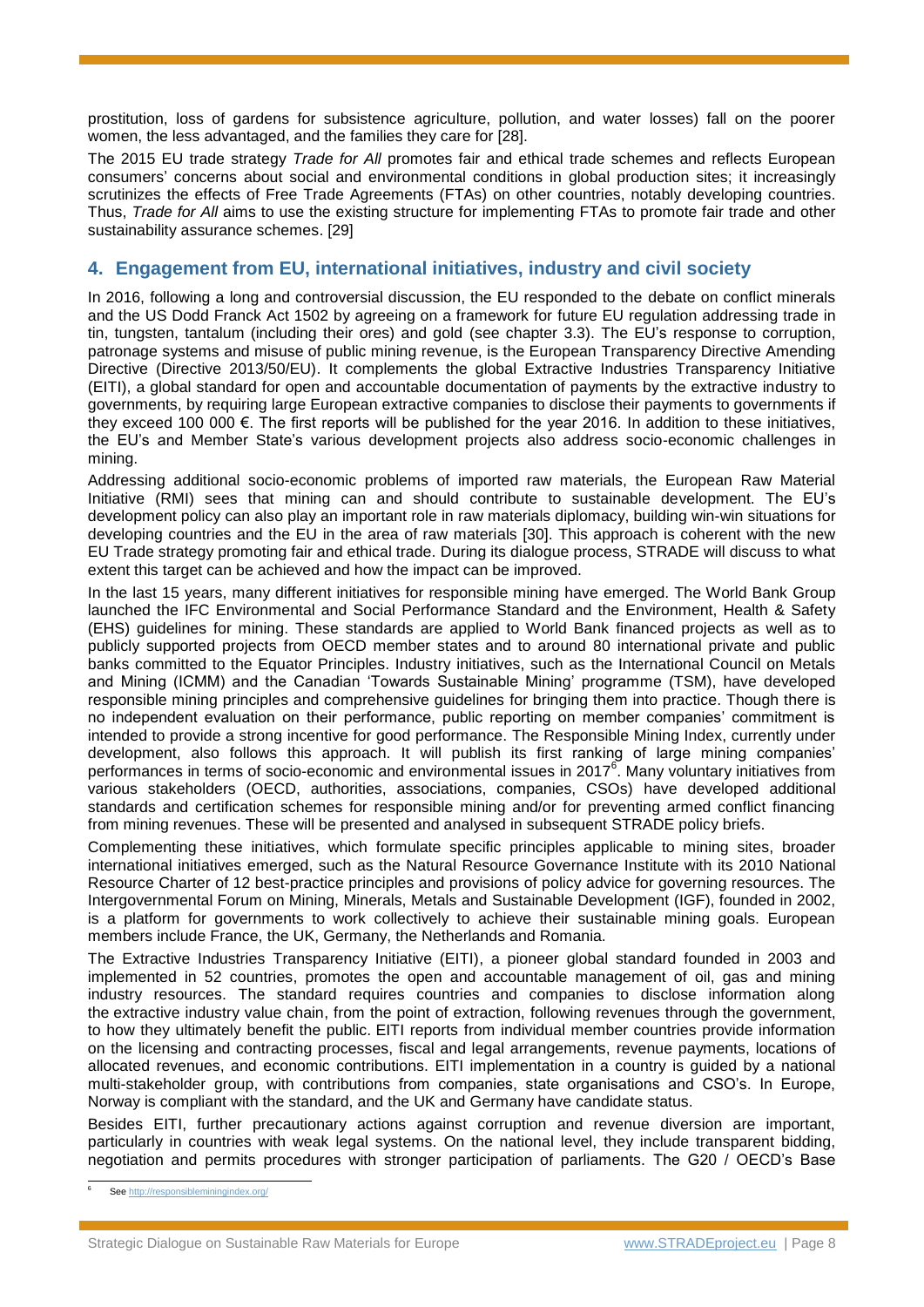Erosion and Profit Shifting ("BEPS") project is an important global initiative against tax avoidance and profit shifting and highly relevant for ensuring that developing countries have full access to adequate taxes from mining activities. BEPS was developed in participation with over 80 developing countries and provides tools and instruments aiming to ensure that profits are taxed where economic activities generating the profits are performed and where value is created. In July 2016, the BEPS inclusive framework had 85 member states committing to implementing common standards and launching a monitoring process. [31,32]

In addition to these specific initiatives for the mining sector, a large number of general principles are also relevant for responsible business and respecting humans in the extractive sector, such as the UN 'Guiding Principles on Business and Human Rights' that includes the "Ruggie-Principles" addressing the general responsibilities of states and enterprises, and the ILO core labour norms. The European Commission addresses these aspects in its renewed EU Strategy for Corporate Social Responsibility, which should be implemented into member states' national action plans [33]. The UN Guideline on Free, Prior and Informed Consent (FPIC), highly relevant for the extractive sector, requires bottom-up participation and consultation of an Indigenous population prior to using resources within their territory.

# **5. Conclusion**

The wide range of socio-economic challenges covers work-force related issues such as child labour or highrisk working conditions, issues in local communities such as health problems or resettlements and finally past failures to use the extractive industries as a motor for development (see summary table at the end). Many communities have experienced the negative consequences of mining activities and/or poor governance, corruption and mismanagement of mining revenues. With this legacy, the mining sector currently faces widespread mistrust and rejection from communities in many parts of the world; mining companies must make concerted efforts to gain a 'social license to operate'.

In contrast, in many world regions, mining is one of the few economic sectors with potential to provide short and mid-term economic development and government revenues. Presupposing sound governance and a well-planned use of revenues, it is hoped that such mining-based developments can increasingly be harnessed for poverty alleviation and more diversified economic development.

Industrialized countries and particularly their consumers and big down-stream companies are increasingly aware of these socio-economic challenges in the extractives sector and demand more responsible mining practices and fair trade schemes. In addition to many voluntary initiatives from states, industry and CSOs addressing responsible mining, an increasing number of more binding approaches are entering into legislation, in particular approaches related to supply-chain transparency and conflict minerals. These approaches should consider carefully the specifics of the ASM sector, which is particularly vulnerable to issues such as inadequate health and safety measures and sub-standard working conditions. At the same time ASM is very labour-intensive and provides income for large poor population groups. Therefore, any initiatives aiming at responsible mining within the supply chain should refrain from general discrimination of ASM practices and develop integrated strategies which actually improve local conditions.

STRADE seeks to learn from past failures to develop new approaches that consider the interests of investors, companies, governments and local communities. A comprehensive EU raw material policy, which includes responsible mining and fair trade schemes in its contribution to the Sustainable Development Goals as a foundation of its raw material sourcing and supply security, must go beyond the current development assistance, transparency legislation or legal response to conflict minerals. It must further consider the whole range of socio-economic challenges. STRADE aims to provide a platform for discussing new strategies and partnership models with resource-rich countries, industry and CSOs through a series of workshops and additional policy briefs.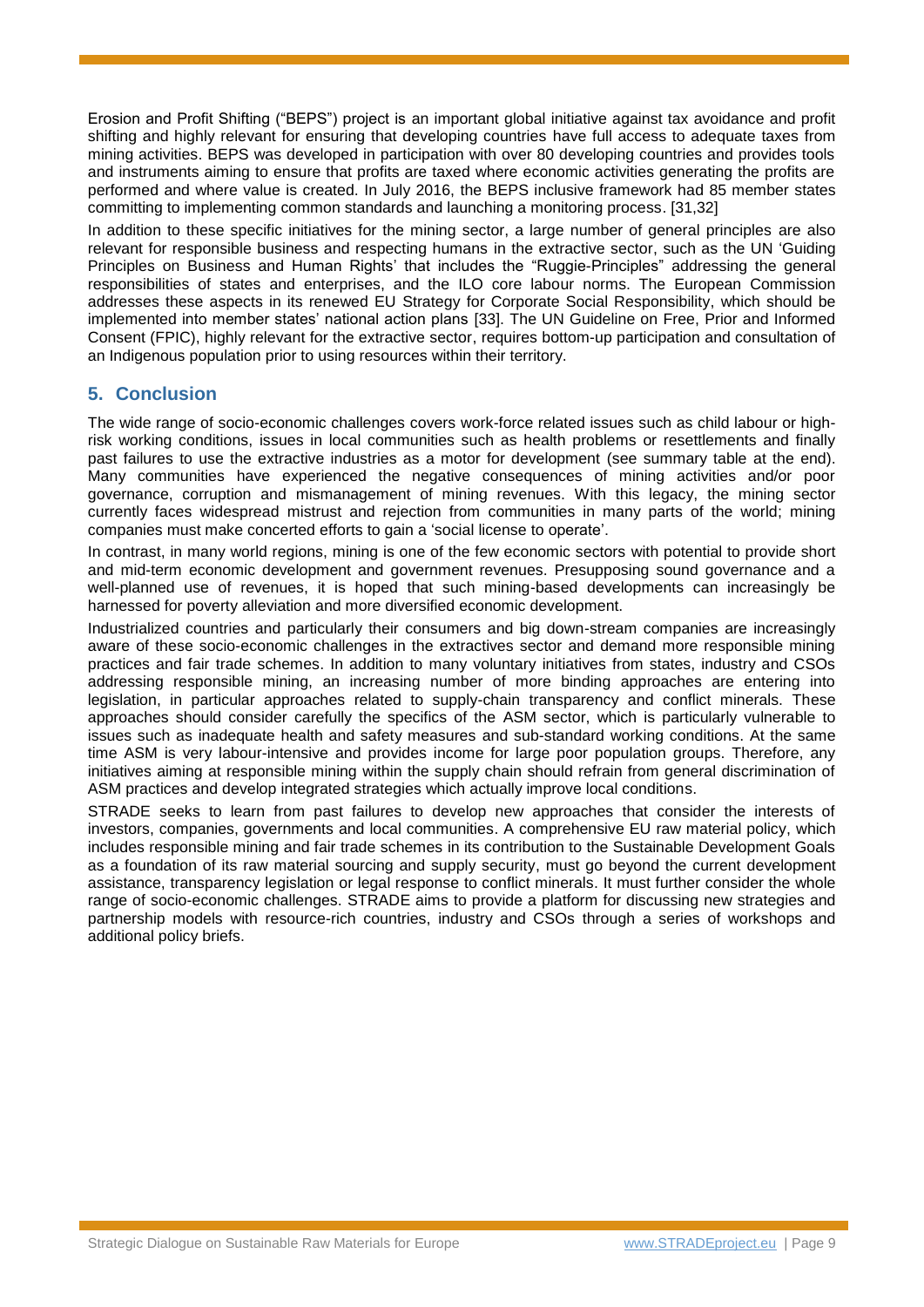# **Summary table on socio-economic challenges in mining**

# **Table 1: Socio-economic challenges in mining**

| Workforce                | Child labour              | Freedom from child labour                        |
|--------------------------|---------------------------|--------------------------------------------------|
|                          | Forced labour             | Freedom from forced labour                       |
|                          | Working conditions        | Adequate working hours & leave                   |
|                          |                           | Fair wages                                       |
|                          |                           | Non-discrimination in hiring & employment        |
|                          |                           | Social insurance against loss of income          |
|                          | Workplace health & safety | Protection from injuries & occupational diseases |
|                          |                           | Freedom from physical and mental harm            |
|                          |                           | <b>Emergency preparedness</b>                    |
|                          |                           | Hygienic workplace & sanitary facilities         |
|                          |                           | Access to safe drinking water                    |
|                          | Labour rights             | Freedom of association                           |
|                          |                           | Collective bargaining                            |
| <b>Local communities</b> | Community health          | <b>Emergency preparedness</b>                    |
|                          |                           | General community health & safety                |
|                          | Social & cultural rights  | Free, prior and informed consent                 |
|                          |                           | Displacement & resettlements                     |
|                          |                           | Loss of livelihood                               |
|                          |                           | Preservation of cultural heritage                |
|                          |                           | Social tensions & increase in crime              |
|                          | <b>Community Safety</b>   | Responsible use of force and firearms            |
|                          |                           | Crisis & conflict mitigation                     |
|                          | Local development         | Infrastructure development                       |
|                          |                           | Procurement of local goods & services            |
| Society at large         | Economic development      | Income generation                                |
|                          |                           | Job creation                                     |
|                          |                           | Attraction of foreign investment                 |
|                          |                           | Procurement of national goods & services         |
|                          | Governance issues         | Corruption                                       |
|                          |                           | Money-laundering                                 |
|                          |                           | Tax evasion                                      |
|                          |                           | Fraud                                            |
|                          | Armed conflicts           | Finance & support of conflicts                   |

*Note*: Text highlighted in blue is of specific relevance for ASM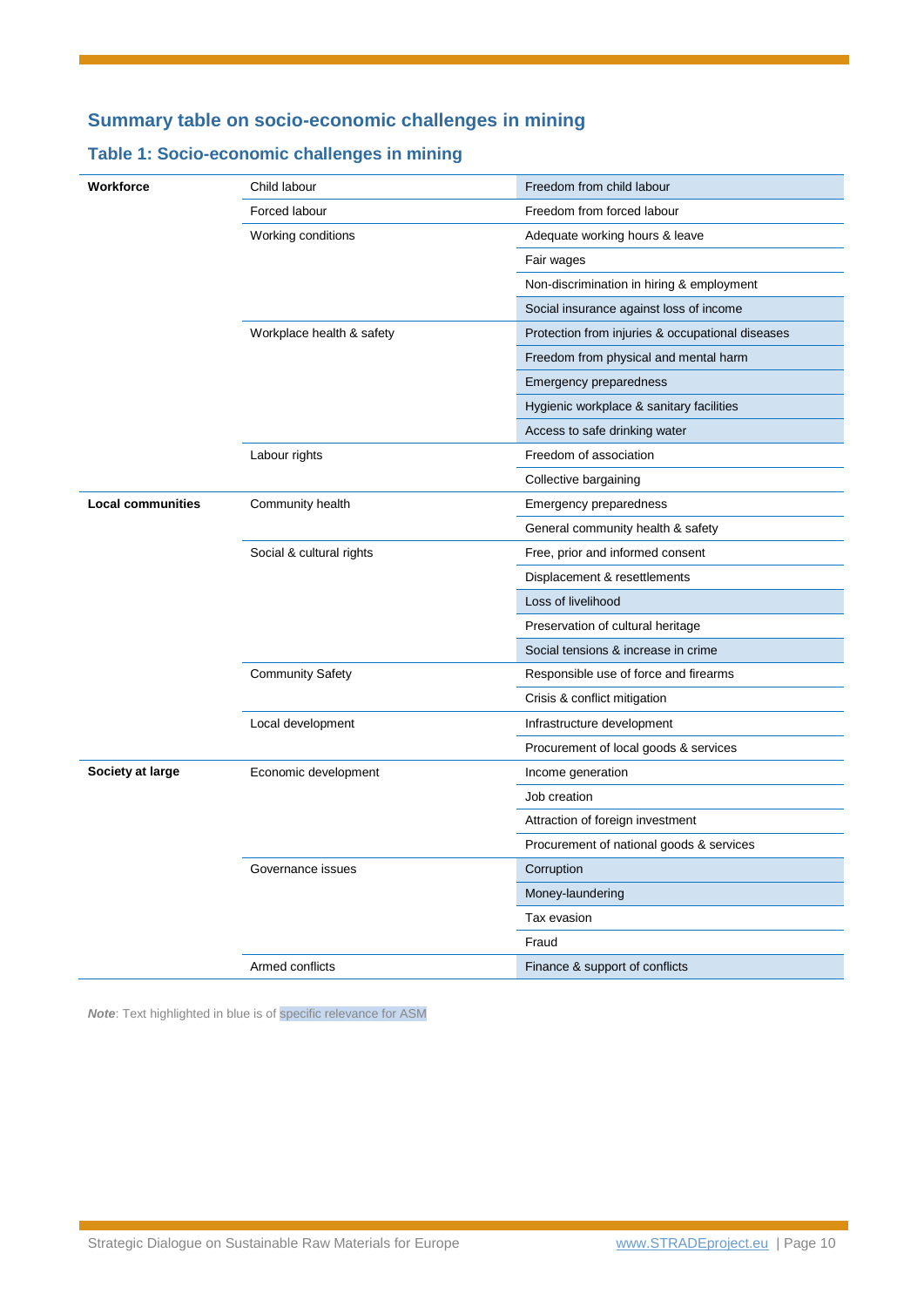# **References**

- [1] Sachs JD, Warner AM. Natural Resource Abundance and Economic Growth [Internet]. 5398th edn. Cambridge; 1995. (National Bureau of Economic Research; w5398). Available from: http://www.nber.org/papers/w5398.pdf.
- [2] Melia E. The Political Economy of Extractive Resources, 2016 [Internet]. Bonn, Germany; 2016. Available from: http://www.academia.edu/20383882/The\_Political\_Economy\_of\_Extractive\_Resources.
- [3] Brandon Lewis. Mapping Mining to the Sustainable Development Goals: A Preliminary Atlas [Internet]. January 2016. Available from: http://unsdsn.org/wp-content/uploads/2016/01/160115-Atlas\_full.pdf.
- [4] African Development Bank Group. NATURAL RESOURCES REPORT, Flagship Report Paper Series, Paper 1: A framework - Human development and the links to natural resources [Internet]. June 2015. Available from: http://www.gatesfoundation.org/~/media/GFO/What-We-Do/Global\_Policy\_DPAF/Extractives-Report/Papers/20150814-Paper-1-Final-Version-sv.pdf?la=en.
- [5] Cordes KY, Östensson O, Toledano P. Employment from Mining and Agricultural Investments:: How Much Myth, How Much Reality [Internet]. 2016. Available from: http://ccsi.columbia.edu/files/2016/07/Jobs-Paper-Aug-2.pdf.
- [6] International Council on Mining and Metals. The role of mining in national economies (2nd edition) [Internet]. October 2014. Available from: http://hub.icmm.com/document/8264.
- [7] African Development Bank Group. NATURAL RESOURCES REPORT, Flagship Report Paper Series, Paper 6: Creating local content for human development in Africa's new natural resource-rich countries [Internet]. June 2015. Available from: http://www.gatesfoundation.org/~/media/GFO/What-We-Do/Global Policy DPAF/Extractives-Report/Papers/20150814-Paper-6-Final-Version-sv.pdf?la=en.
- [8] African Union. African Mining Vision: Transparent, equitable and optimal exploitation of mineral resources to underpin broad- based sustainable growth and socio-economic development [Internet]. February 2009. Available from: http://www.africaminingvision.org/amy\_resources/AMV/Africa\_Mining\_Vision\_English.pdf.
- [9] Collier P, Hoeffler A. Greed and grievance in civil war. Oxford Economic Papers. 2004;56:563–595.
- [10] Stevens P, Lahn G, Kooroshy J. The Resource Curse Revisited, The Royal Institute of International Affairs [Internet]. 2015. Available from: https://www.chathamhouse.org/sites/files/chathamhouse/field/field\_document/20150804ResourceCurse RevisitedStevensLahnKooroshyFinal.pdf.
- [11] van Mil E. The Resource Curse.: On the Trade-off between resource abundance and development [Internet]. 2008. Available from: http://www.ib-sm.org/ResourceCurse.pdf.
- [12] International Council on Mining & Metals. Research on company-community conflict [Internet]. Available from: https://www.icmm.com/publications/pdfs/8515.pdf.
- [13] Ernst & Young. Business risks facing mining and metals 2015–2016: Moving from the back seat to the driver's seat [Internet]. 2015. Available from: http://www.ey.com/Publication/vwLUAssets/EY-businessrisks-in-mining-and-metals-2015-2016/\$FILE/EY-business-risks-in-mining-and-metals-2015-2016.pdf.
- [14] Tamrat Mojo Beyene. ASM Sector and Sustainable Development in Ethiopia' [Internet]. Oct. 7 / 2014. Available from: http://www.worldbank.org/content/dam/Worldbank/Event/Africa/Ethiopia%20Extractive%20Industries%2 0Forum%202014/4a\_MOM.pdf.
- [15] Manhart A, Gandenberger C, Bodenheimer M, et al. Ungewollte Verschiebungseffekte durch Standards und Zertifizierung - Relevanz und Lösungsansätze für den Bereich der abiotischen Rohstoffe - RohPolRess-Kurzanalyse: Ein Projekt im Auftrag des Umweltbundesamtes, gefördert im Rahmen des Umweltforschungsplanes (UFOPLAN) 2013, FKZ: 3713 11 104. Laufzeit: September 2013 - Dezember 2016 [Internet]. 2015. Available from: https://www.umweltbundesamt.de/sites/default/files/medien/378/dokumente/rohpolress\_kurzanalyse\_5 verschiebungseffekte 07102015 final-ig.pdf.
- [16] Buxton A. MMSD+10: Reflecting on a decade of mining and sustainable development [Internet]. London; 2012. (ISBN 978-1-84369-874-6). Available from: http://pubs.iied.org/pdfs/16041IIED.pdf.
- [17] Sukhgerel Dugersuren et al. When the dust settles. Impacts of the Tayan Nuur iron ore mining on nomadic herders' lives in the Gobi Altai mountains of Mongolia, 2014 [Internet]. Available from: http://bankwatch.org/sites/default/files/when-dust-settles-AltainKhuder.pdf.
- [18] Dorner U, Franken G, Liedtke M, et al. Artisanal and Small-Scale Mining (ASM): POLINARES working paper n. 19. [Internet]. 2012. Available from: http://pratclif.com/2015/minesressources/polinares/chapter7.pdf.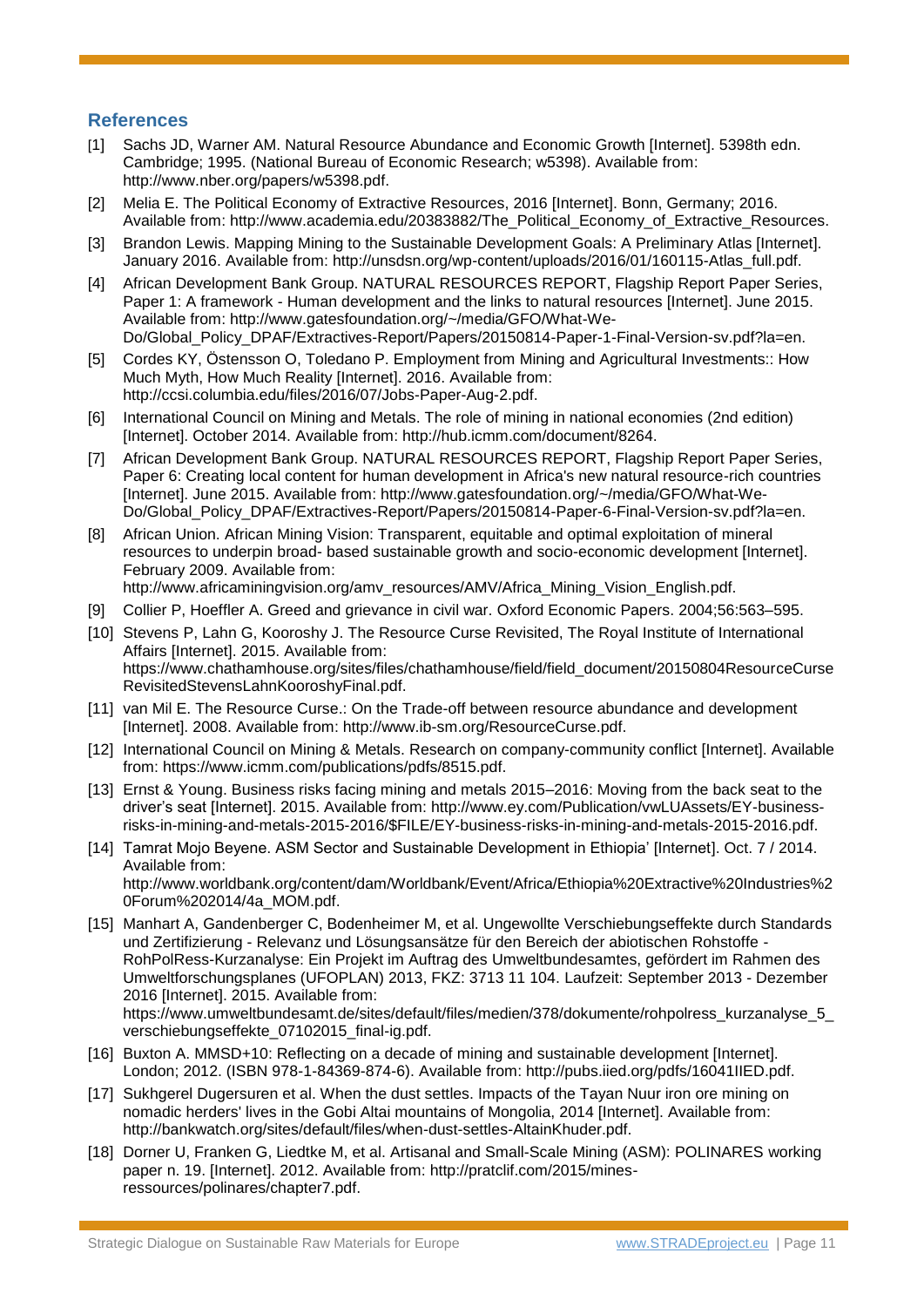- [19] Spohr M, MPFPR. Human Rights Risks in Mining: A Baseline Study [Internet]. 2016. Available from: http://www.bgr.bund.de/DE/Themen/Zusammenarbeit/TechnZusammenarbeit/Downloads/human\_rights \_risks\_in\_mining.pdf;jsessionid=271209664F3114D5CFDD95639FC64F8D.1\_cid292?\_\_blob=publicati onFile&v=2.
- [20] Hentschel T, Hruschka F, Priester M. Global Report on Artisanal and Small-Scale Mining [Internet]. 2002. Available from: http://pubs.iied.org/pdfs/G00723.pdf.
- [21] International Labour Organization. ILO-Convention No. 182 Convention concerning the Prohibition and Immediate Action for the Elimination of the Worst Forms of Child Labour [Internet]. Geneva; 2000 [cited (Entry into force: 2000 Nov 19)]. Available from: http://www.ilo.org/public/english/standards/relm/ilc/ilc87/com-chic.htm.
- [22] enough. Progress and Challenges on Conflict Minerals: Facts on Dodd-Frank 1502 [Internet]. [place unknown]. Available from: http://www.enoughproject.org/special-topics/progress-and-challengesconflict-minerals-facts-dodd-frank-1502.
- [23] OECD. OECD Due Diligence Guidance for Responsible Supply Chains of Minerals from Conflict-Affected and High-Risk Areas [Internet]. 2013. Available from: https://www.oecd.org/corporate/mne/GuidanceEdition2.pdf.
- [24] Heim L. Dodd-Frank: what has been the impact of the conflict minerals law? [Internet]. 2016. Available from: http://blog.financial.thomsonreuters.com/dodd-frank-impact-conflict-minerals-law/.
- [25] Hilson G, Hilson A, McQuilken J. Ethical minerals: Fairer trade for whom? 2016. [place unknown]: [publisher unknown]. (vol. 49).
- [26] Remmert, Gwendolyn, Koalick et al. Respecting human rights: An introductory guide for business. [Berlin]: German Institute for Human Rights [u.a.]; 2013.
- [27] International Council on Mining & Metals. Human rights in the mining and metals industry Integrating human rights due diligence into corporate risk management processes [Internet]. Available from: https://www.icmm.com/publications/pdfs/3308.pdf.
- [28] Hodge RA. Mining and Sustainability. In: Darling P, editor SME Mining Engineering Handbook (3rd Edition); 2011; p. 1665–1688.
- [29] European Commission. Trade for All Towards a more responsible trade and investment policy [Internet]. Available from: http://trade.ec.europa.eu/doclib/docs/2015/october/tradoc\_153846.pdf.
- [30] European Commission. On the implementation of the Raw Materials Initiative, Brussels, 24.6.2013: REPORT FROM THE COMMISSION TO THE EUROPEAN PARLIAMENT, THE COUNCIL, THE EUROPEAN ECONOMIC AND SOCIAL COMMITTEE AND THE COMMITTEE OF THE REGIONS [Internet]. 2013. Available from: http://ec.europa.eu/transparency/regdoc/rep/1/2013/EN/1-2013-442- EN-F1-1.Pdf.
- [31] OECD. OECD Secretary-General Report to G20 Finance Ministers (July 2016) [Internet]. Available from: https://www.oecd.org/ctp/oecd-secretary-general-tax-report-g20-finance-ministers-july-2016.pdf.
- [32] OECD. Action Plan on Base Erosion and Profit Shifting [Internet]. Available from: https://www.oecd.org/ctp/BEPSActionPlan.pdf.
- [33] European Commission. COMMUNICATION FROM THE COMMISSION TO THE EUROPEAN PARLIAMENT, THE COUNCIL, THE EUROPEAN ECONOMIC AND SOCIAL COMMITTEE AND THE COMMITTEE OF THE REGIONS: A renewed EU strategy 2011-14 for Corporate Social Responsibility, COM(2011) 681 final [Internet]. Brussels; Oct./2011. Available from: http://eur-lex.europa.eu/legalcontent/EN/TXT/PDF/?uri=CELEX:52011DC0681&from=EN.